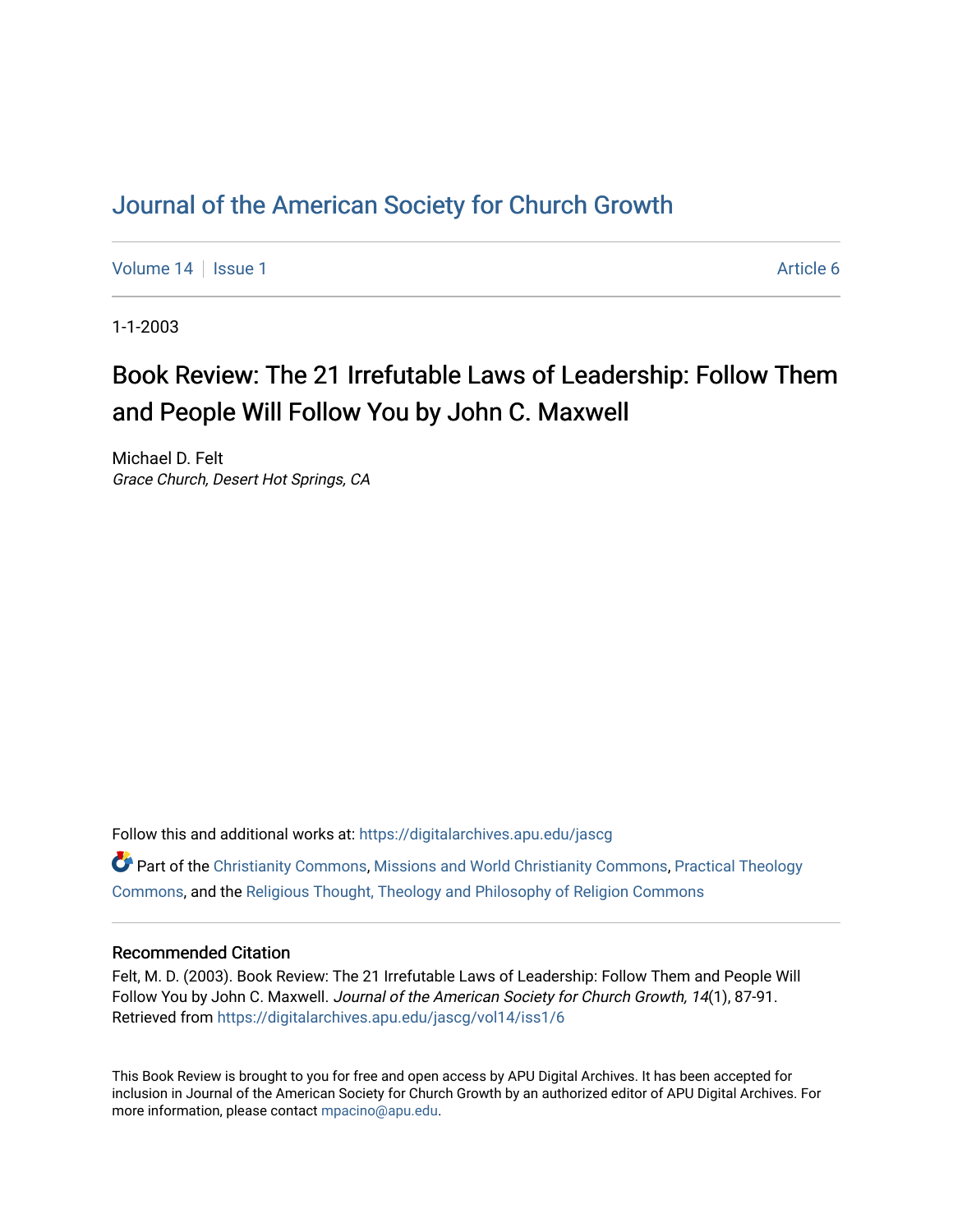## **Book Reviews**

### **The 21 Irrefutable Laws of Leadership: Follow Them and People Will Follow You**

#### **Reviewed by Michael D. Felt**

*Maxwell, John C. The 21 Irrefutable Laws of Leadership: Follow Them and People Will Follow You. Nashville: Thomas Nelson Publishers, 1998. 234 pp. \$22.99.*

John Maxwell began his career as a pastor, shepherding three successively larger churches and guiding each to unprecedented levels of growth before branching off into his own ministry of equipping leaders. He is the author of twenty-four books on various aspects of leadership, as well as the CEO of three leadership organizations (INJOY, INJOY Stewardship Services, and Equip). John Maxwell's goal is to make a positive impact in every aspect of people's lives by helping them to become better leaders. In addition to his many books, John Maxwell is a dynamic speaker who addresses over 250,000 people a year. He is widely considered one of the leading authorities on leadership in the United States. His organizations help develop effective Christian leaders worldwide by partnering with existing organizations and providing them with leadership training products, publications, and programs.

*The 21 Irrefutable Laws of Leadership* is a practical guide to twenty-one fundamental principles of leadership. In many ways John Maxwell writes like the preacher he used to be, fleshing-out his laws of leadership with introductions and practical applications containing actual stories of real leaders so the reader can "see" the laws in action. These stories cover leaders from a myriad of different arenas such as religion, military, politics, sports,

Journal of the American Society for Church Growth, Winter 2003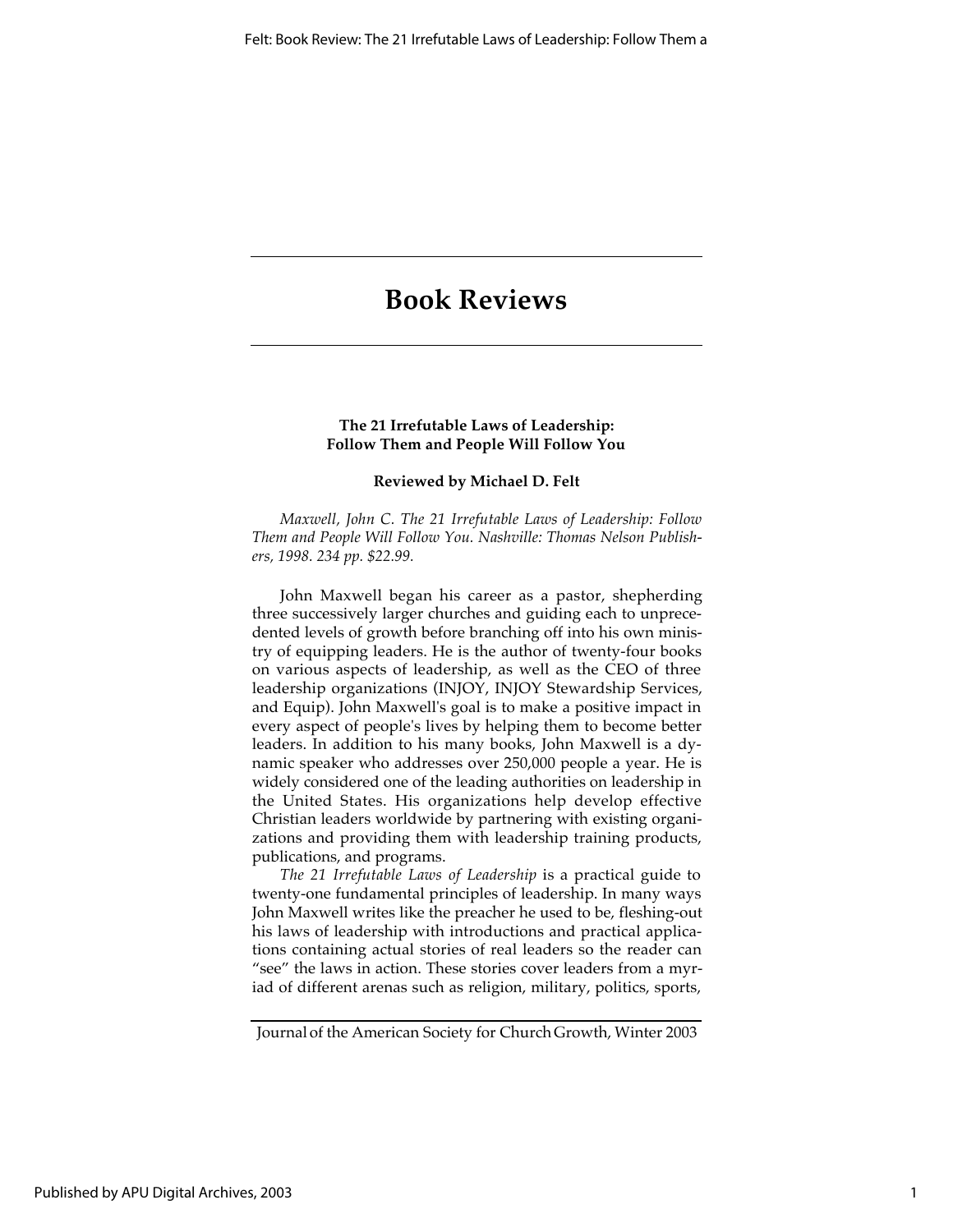#### 88 Reviewed by Michael D. Felt

business, and even exploration because Maxwell contends that genuine leadership is ultimately the same regardless of time, occupation, or position. Maxwell attempts to distill the essence of leadership into twenty-one principles that are so sound that he can call them "irrefutable laws" and guarantee that people will follow leaders who follows these principles.

In terms of merely providing a definition and explanation of his twenty-one laws, Maxwell probably could have adequately covered them in about a dozen pages. Most of his laws are so simple that they can be fully explained in no more than one or two sentences. But Maxwell wants to do more than merely provide definitions for a collection of abstract principles: he wants to make them come alive by providing real-life examples that allow his readers to visualize the concepts and therefore have a better grasp of them; he wants to help his readers buy-in to the laws by showing that they really do apply to real-life situations; he wants his readers to connect with the laws by providing true stories of real human beings; and he wants to encourage his readers to believe that they themselves can actually succeed in becoming better leaders. In short, John Maxwell is practicing some of the very principles that he sets out to describe in his book!

John Maxwell wrote *The 21 Irrefutable Laws of Leadership* with the idea of boiling everything he had learned about leadership into a short list (xx), and he has clearly succeeded in this regard. Maxwell seeks to unveil timeless principles that transcend particular circumstances, avoiding the morass of specific situational details by providing his readers with an eagle's eye view of the quintessential essence of leadership. This is a unique view, as only one who is a great leader could look down upon the full panorama of leadership through all of its supposed styles, techniques, and hype and be able to see it for what it really is. While most other leadership writers take the approach of helping the reader look up at this complicated thing called leadership and then help him or her navigate through the maze, John Maxwell seeks to lift the reader up to this mountaintop view of what it means to lead.

In evaluating John Maxwell's book, *The 21 Irrefutable Laws of Leadership*, this particular reader found the book a fascinating and fast-moving read. Each of the twenty-one chapters were short (averaging only ten to twelve pages each), which made it easy to want to read just one more chapter, and then just one

Journal of the American Society for Church Growth, Winter 2003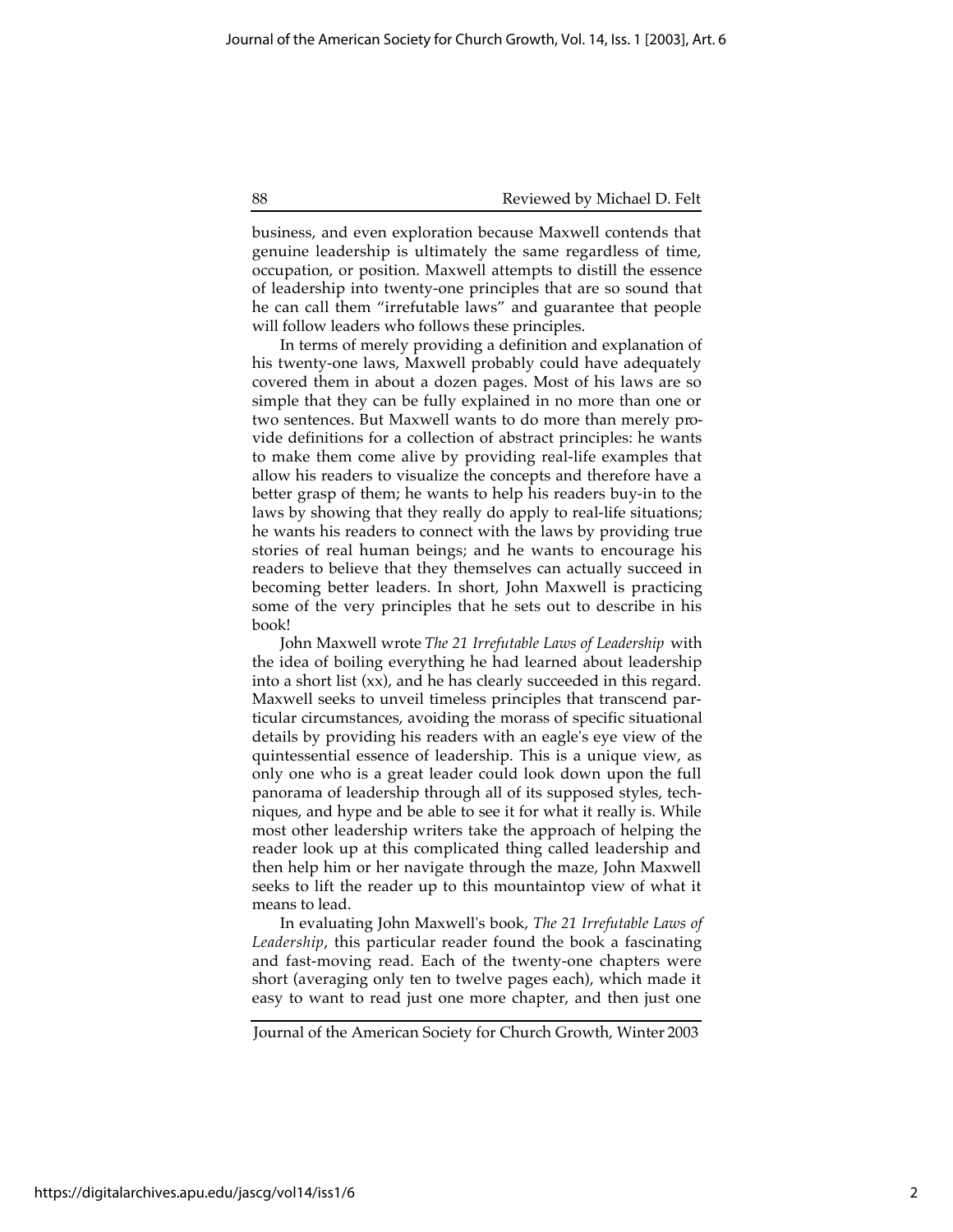#### Review of The 21 Irrefutable Laws of Leadership 89

more after that. Each of the chapters were also filled with genuinely interesting details and insights into great people and events that in and of themselves made the book a worthwhile read even for a person who did not care one whit about leadership. But leadership, and not engaging stories, is John Maxwell's passion: *The 21 Irrefutable Laws* has the almost magical ability of taking those readers who might be only somewhat interested in developing their leadership ability and moving them toward a genuinely passionate desire for leadership. Maxwell is somehow able to make his readers *feel* the importance of leadership.

An even more magical result of reading *The 21 Irrefutable Laws* is that even less confident readers are somehow able to begin to believe that they could actually become leaders. Maxwell has a way of encouraging his readers that they can grow even as he describes for them how far they have to go. Even during his description of his most difficult law of leadership - the law of intuition - Maxwell urges his readers onward by assuring them that virtually everyone can develop this skill (85). Maxwell has the wonderful ability to help his readers to buy-in to themselves as well as his vision for building better leaders.

*The 21 Irrefutable Laws of Leadership* preaches leadership, not religion. Apart from acknowledging that he had been a pastor and drawing on some of his experience in churches to provide examples for his principles, this is pretty much a non-sectarian book. This reader would have preferred to see Maxwell scripturally build a theology of leadership, but one can readily see what the author is trying to accomplish by not doing so. Virtually anyone from any religious background (or lack thereof) could read this book from cover to cover without being offended. Yet at the same time, the book is by and large quite biblical. One learns from reading *The 21 Irrefutable Laws* that character counts, that a leader is one who sacrifices, that the best leaders care about their followers, and so on. Maxwell's goal seems to be to set forth a Christian worldview of management for a wide array of leaders. Given the headlines with Tyco, Enron, and Worldcom, it appears that the business community in particular could really benefit from Maxwell's *21 Irrefutable Laws*!

Still, with the above having been said, there were points in which one might wonder if Maxwell's view of leadership has been driven more from the secular world than from the Bible. The author mentions that when he arrived at Skyline Church he saw that the staff, while being good people, were not strong

Journal of the American Society for Church Growth, Winter 2003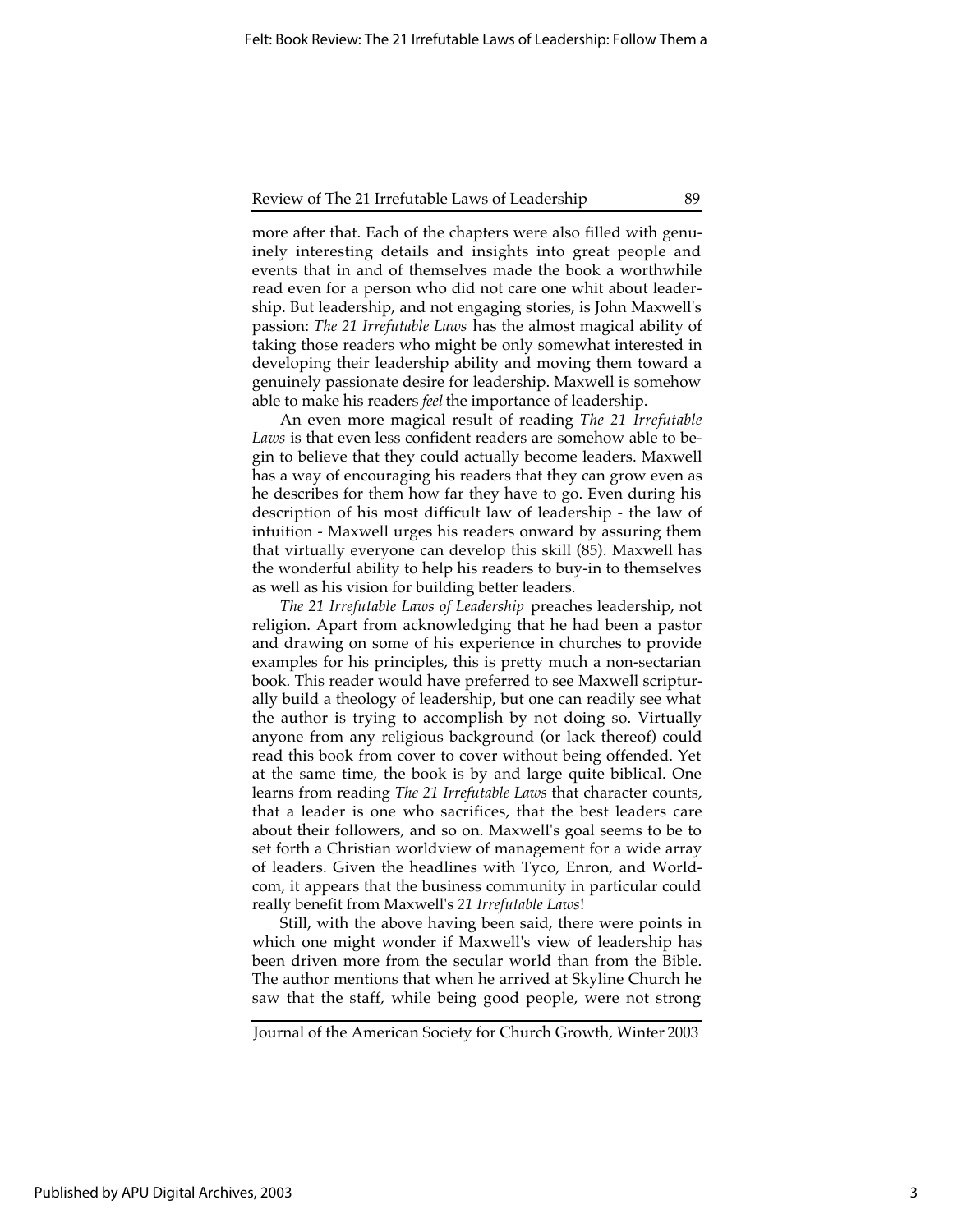#### 90 Reviewed by Michael D. Felt

leaders, and he immediately decided to fire the vast majority of them as soon as it was possible. This not only seems to fly in the face of his prior promise that anyone can become a better leader (xxi), but it also seems to be biblically unjustified. His firing policy might make good tactical sense in the business world, but surely the church is more than merely a business in which strictly utilitarian rules apply.

One other thing that seemed to permeate the book was a sense of superiority regarding the gift of leadership. An example of this tendency was seen when Maxell stated that the talent of sports teams is rarely the issue (8). He seems to want to have us believe that it was merely Michael Jordan's leadership ability, and not the fact that he was one of the most physically talented human beings on the face of the earth, which prompted the bulls to win six championships. In light of the many CEO's who have plundered their corporations out of a belief that they were the sole cause of their companies' success, and in light of the prevailing attitude in business that it is appropriate to pay executives increasingly mind-boggling sums compared to the rank and file, this reader found that mindset troubling. Are leaders indispensable to an organization? Yes they are. But so are janitors. To tweak Maxwell's illustration of a hockey team consisting of only goalies (161), imagine a tribe of Indians consisting of only chiefs! We find in 1 Timothy 3:1 that it is good to desire to lead. But this desire must be humbly balanced with the recognition that every gift of God is necessary (1 Cor. 12:17-25).

On the balance, Maxwell's book is a truly inspirational read for Christians desiring to improve their leadership skills to better serve their Lord. John Maxwell brought his experience, wisdom, and vision to life in a marvelous manner resulting in a truly unique "mountaintop experience" on leadership.

In conclusion, I must say that when I put this book down, I realized that I had not just instantly become a great leader simply by having read it. I realized that I probably had not even become a better leader. But at the same time, I realized that I had a much greater sense of passion for becoming a better leader than I had prior to picking up the book. I also realized that I had a much sharper focus on what I could do to become a better leader, and I had much more confidence that I could master at least some of these important skills. This is where the real power of this book lies, and why I heartily recommend *The 21 Irrefutable Laws of Leadership* to anyone who wants to lead.

Journal of the American Society for Church Growth, Winter 2003